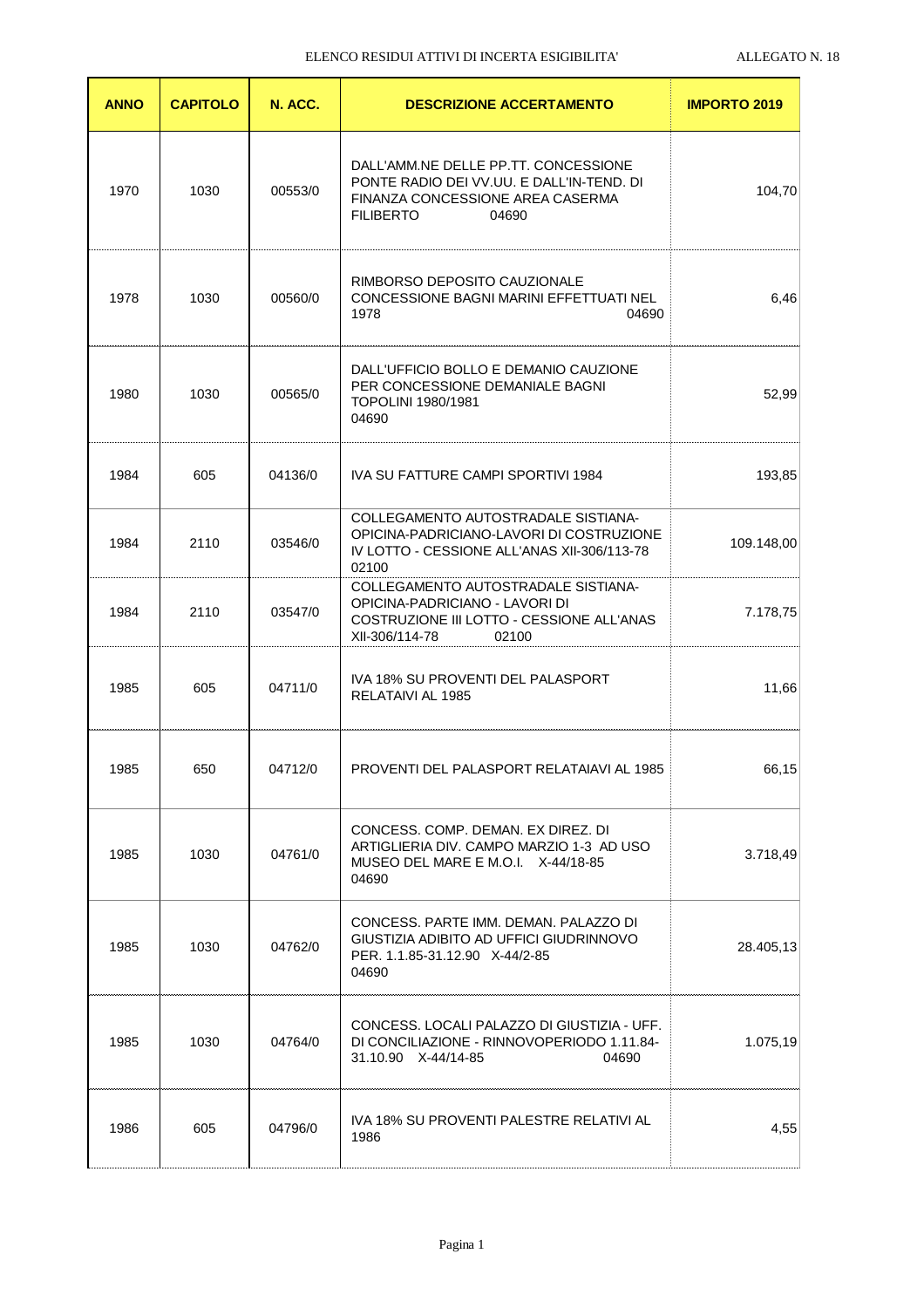| <b>ANNO</b> | <b>CAPITOLO</b> | N. ACC. | <b>DESCRIZIONE ACCERTAMENTO</b>                                                               | <b>IMPORTO 2019</b> |
|-------------|-----------------|---------|-----------------------------------------------------------------------------------------------|---------------------|
| 1986        | 650             | 04741/0 | PROVENTI PALASPORT 1986                                                                       | 1.000,89            |
| 1986        | 650             | 04795/0 | PROVENTI PALESTRE RELATIVE AL 1986                                                            | 25,41               |
| 1986        | 1035            | 04799/0 | RIMBORSI VARI DI CONSUMI EGA NEI LOCALI IN<br><b>AFFITTO</b><br>01990                         | 178,76              |
| 1987        | 605             | 04720/0 | IVA SU FATTURE PALESTRE RELATIVE AL 1987                                                      | 1,95                |
| 1987        | 650             | 04653/0 | PROVENTI PALASPORT RELATIVI AL 1987                                                           | 1.685,46            |
| 1988        | 650             | 03638/0 | PROVAENTI PALAZZO DELLO SPORT - ANNO<br>1988                                                  | 0,52                |
| 1988        | 650             | 04111/0 | PROVENTI CAMPI SPORTIVI ANNO 1988                                                             | 490,63              |
| 1988        | 650             | 04669/0 | PROVENTI PISCINA BIANCHI - ANNO 1988                                                          | 0,39                |
| 1988        | 650             | 04812/0 | FATTURE PALESTRE REALTIVE AL MESE DI<br><b>MARZO 1988</b>                                     | 22,55               |
| 1988        | 650             | 04814/0 | FATTURE PALASPORT RELATIVE AI MESI DI<br>GENNAIO-FEBBRAIO-MARZO-APRILE E MAGGIO<br>1988       | 896,05              |
| 1988        | 650             | 04816/0 | FATTURE PISCINA REALTIVE AL 1988 - MESI DI<br>GENNAIO-MARSO-APRILE-GIUGNO E LUGLIO            | 4,77                |
| 1988        | 1030            | 04862/0 | DETERMINAZIONE SALDO AL 31.12.88 (DEP.<br>CAUZ. SPIAGGIA EX TOPOLINO - D.G. 3941/88)<br>04690 | 103,29              |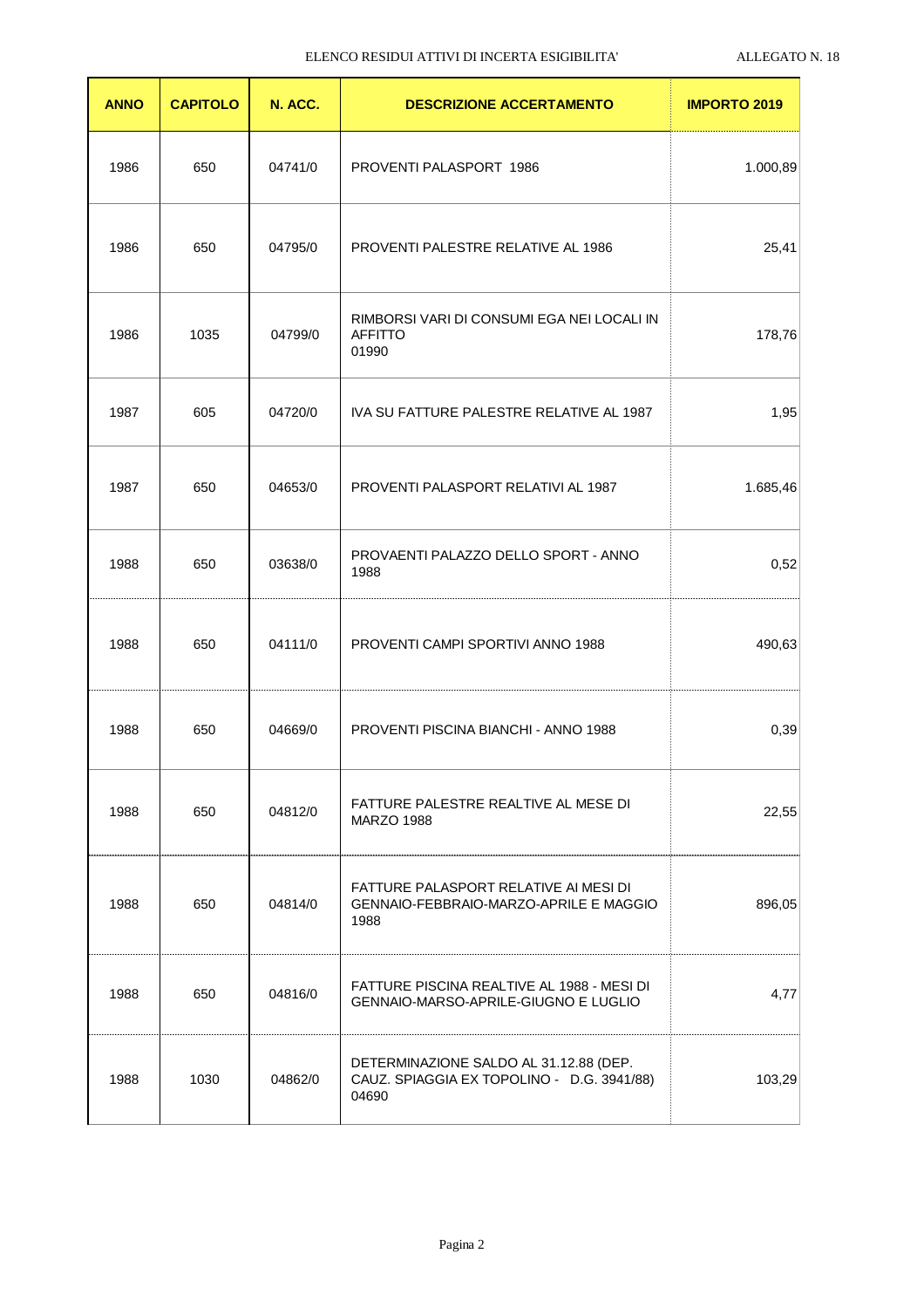| <b>ANNO</b> | <b>CAPITOLO</b> | N. ACC. | <b>DESCRIZIONE ACCERTAMENTO</b>                                                                                                                             | <b>IMPORTO 2019</b> |
|-------------|-----------------|---------|-------------------------------------------------------------------------------------------------------------------------------------------------------------|---------------------|
| 1989        | 1030            | 02071/0 | DEPOSITO CAUZ. IN C/C/P PER CONVENZIONE<br>COMUNE / FF.SS. PER TRANSITO NELLE ZONE<br>ADIACENTI IL 'SYLOS' S.A.I.(B)-285/516-81<br>04690                    | 3.356,97            |
| 1990        | 650             | 00956/0 | PROVENTI IMPIANTI SPORTIVI RELATIVI AL 1990                                                                                                                 | 11.726,91           |
| 1990        | 1015            | 02936/0 | RIMBORSI SPESE INQUILINI ALLOGGI COMUNALI<br><b>ISCRITTI A RUOLO E NON RISCOSSI</b>                                                                         | 742,39              |
| 1990        | 1030            | 00163/0 | RINNOVO CONCESSIONE DEMANIALE<br>MARITTIMA ANNI 1989/90 - SPIAGGIA EX<br>TOPOLINI DI BARCOLA - DEPOSITO CAUZIONALE<br>STTL -7/2-90<br>04690                 | 103,29              |
| 1990        | 1030            | 01946/0 | RESTITUZIONE DEPOSITO CAUZIONALE<br>CONCESSIONE SOTTOSUOLO IMP. PROTEZIO<br>NE CATODICA 10-26/1-48/90<br>04690                                              | 258,23              |
| 1990        | 1030            | 01988/0 | DEPOSITO CAUZIONALE RELATIVO<br>ALL'ATTRAVERSAMENTO FOGNARIO DELLA<br>LINEA TRIESTE C.M. - AQUILINIA<br>10\$-6/1-6/90<br>04690                              | 286,12              |
| 1991        | 650             | 01320/0 | <b>PROVENTI IMP. SPORTIVI - FATTURE - 1991</b><br>01100                                                                                                     | 63.740,72           |
| 1991        | 1015            | 01935/0 | RIMBORSI SPESE DA INQUILINI ASSEGNATARI DI<br>ALLOGGI DI PROPRIETA' COMUNALE - IMPORTI<br>RUOLO DA N.1 A N.13/91                                            | 32.570,60           |
| 1991        | 1030            | 00069/0 | DEPOSITO CAUZIONALE VERSATO ALL'E.A.P.T.<br>PER CONCESS, AREA DEMAN, MARITTIMA PER<br>POTENZ.IMP.FOGNARI ZONA INDUSTRIALE 10\$-<br>6/2-8/90 (IMP.1066)04690 | 140,99              |
| 1991        | 1030            | 01792/0 | RECUPERO INTEGRAZIONE DEPOSITO<br>CAUZIONALE PER CONCESSIONE MQ 803 DI<br>AREA DEMANIALE MARITTIMA V.LE MIRAMARE<br>10-6/2-5/90<br>04690                    | 284,05              |
| 1991        | 6080            | 02704/0 | DICH. REDDITI MOD. 760 ANNO 1990 -<br>AUTOLIQUIDAZIONE IRPEG ILOR<br><b>RIMBORSO</b><br>DA PARTE IACP 13-17/34-19/91<br>04620                               | 852,15              |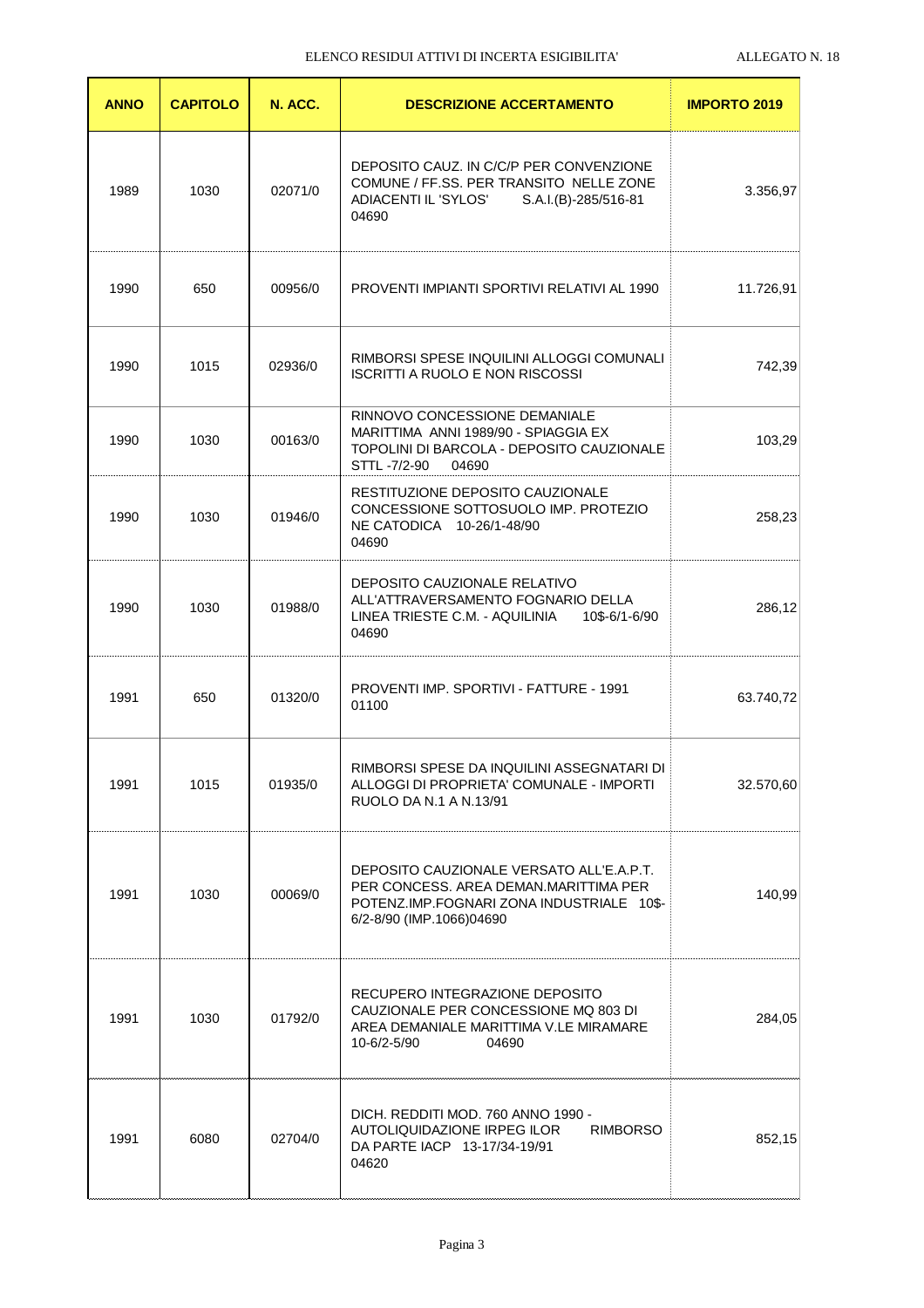| <b>ANNO</b> | <b>CAPITOLO</b> | N. ACC. | <b>DESCRIZIONE ACCERTAMENTO</b>                                                                                                      | <b>IMPORTO 2019</b> |
|-------------|-----------------|---------|--------------------------------------------------------------------------------------------------------------------------------------|---------------------|
| 1992        | 650             | 00159/0 | PISCINA DI ALTURA - CANONE PER AFFIDAM. IN<br>GESTIONE CONTROLLATA PER UN ANNO<br>STTL-135/68-84<br>01100                            | 1.549,37            |
| 1992        | 650             | 00160/0 | CAMPO SPORTIVO DI V.FLAVIA - CANONE PER<br>AFFIDAM. IN GESTIONE CONTROLLATA PER 6<br>MESI AL C.S.PONZIANA<br>STTL-139/14-89<br>01100 | 1.032,91            |
| 1992        | 650             | 00302/0 | PROVENTI CAMPI E COMPLESSI SPORTIVI -<br>FATTURE IMPIANTI SPORTIVI<br><b>ANNO 1992</b><br>01100                                      | 59.775,57           |
| 1992        | 650             | 00476/0 | CAMPO SPORTIVO S.LUIGI - CANONE PER<br>AFFIDAM. IN GESTIONE CONTROLLATA STTL-<br>116/25-89<br>VEDI IMPP, 1537-1650<br>01100          | 1.032,91            |
| 1992        | 1015            | 01007/0 | RIMBORSO SPESE DA INQUILINI<br>I SEM. 92<br>01612                                                                                    | 11.478,93           |
| 1992        | 1030            | 01559/0 | CAUZIONE PER ATTRAVERS. FOGNARIO SOTT.<br>KM 4+725 LINEA TS C.M.-AQUILI NIA<br>$10-6/1-$<br>1/92<br>04690                            | 573,27              |
| 1993        | 650             | 00156/0 | PROVENTI CAMPI E COMPLESSI SPORTIVI -<br><b>FATTURE IMPIANTI SPORTIVI</b><br>01100                                                   | 13.542,76           |
| 1993        | 650             | 00156/1 | STADIO ROCCO - COPPA PELE' - MUNDIALITO - 4<br>P.C. INCASSO DA INTROITARESSTTL-12/91-93<br>01100                                     | 12.911,42           |
| 1993        | 840             | 00189/0 | FITTI REALI - TERRENI COMUNALI ISCRITTI A<br><b>RUOLO</b><br>01300                                                                   | 12.358,91           |
| 1993        | 1015            | 00892/0 | RIMBORSO SPESE DA INQUILINI ASSEGNATARI<br>ALLOGGI COMUNALI<br>01612                                                                 | 19.169,39           |
| 1993        | 1030            | 01096/0 | CONCESSIONE IMMOBILE DEMANIALE PALAZZO<br>DI GIUSTIZIA - DEPOSITO CAUZ. 10-1/350-90<br>04690                                         | 14.202,56           |
| 1993        | 6080            | 00354/0 | NUOVO STADIO COM.LE - DANNEGGIAMENTI DD<br>14.2.93 - RISARCIMENTO<br>STTL-12/13-4/93<br>04620                                        | 12.290,05           |
| 1994        | 650             | 04426/0 | FATT. IMPIANTI SPORTIVI RELATIVE AL 1994<br>01100                                                                                    | 99.426,82           |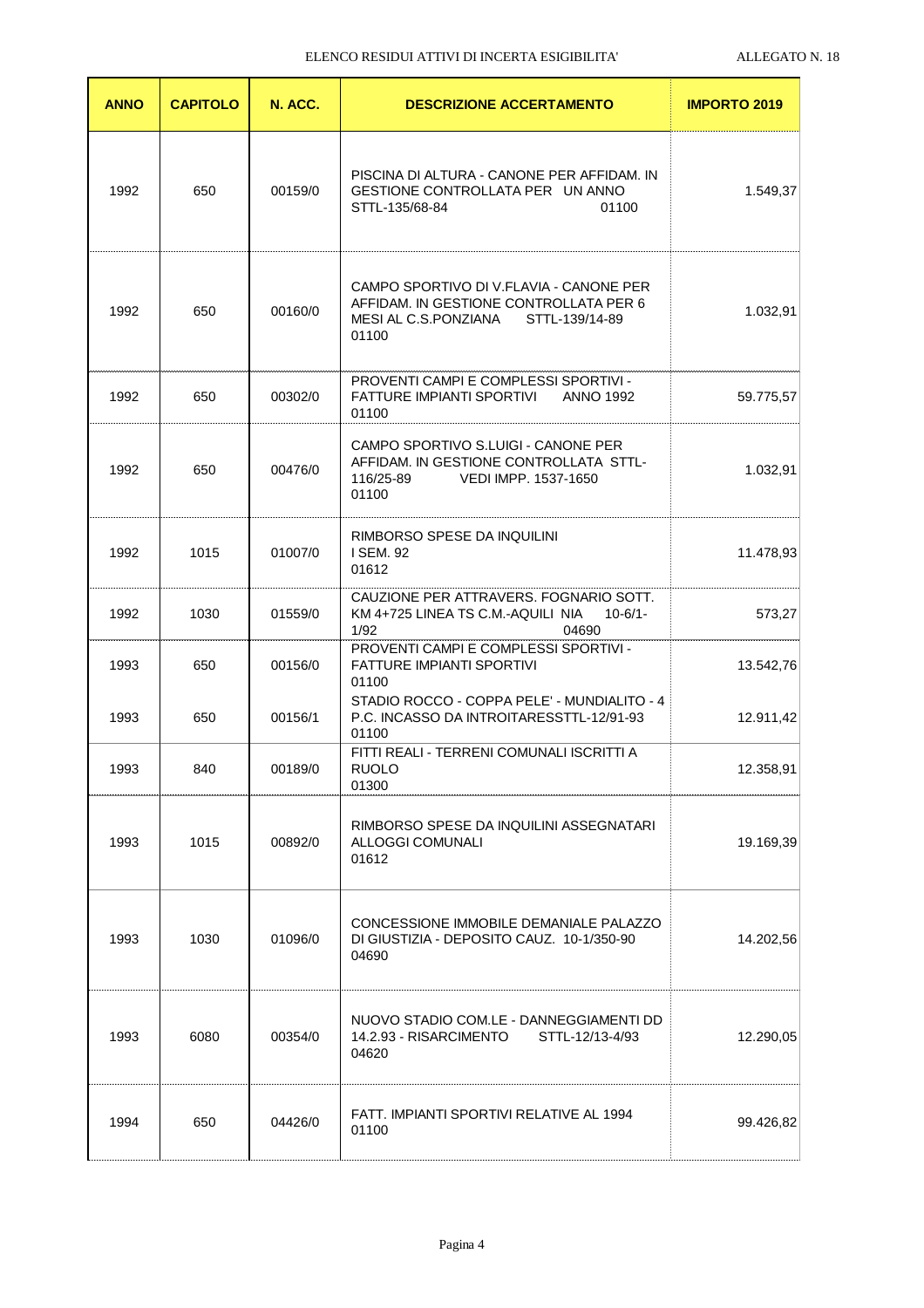| <b>ANNO</b> | <b>CAPITOLO</b> | N. ACC. | <b>DESCRIZIONE ACCERTAMENTO</b>                                                                                                                        | <b>IMPORTO 2019</b> |
|-------------|-----------------|---------|--------------------------------------------------------------------------------------------------------------------------------------------------------|---------------------|
| 1994        | 840             | 01024/0 | FITTI TERRENI 1994 - RUOLO 5/94<br>01300                                                                                                               | 7.993,03            |
| 1995        | 650             | 04125/0 | FATTURE IMPIANTI SPORTIVII RELATIVE AL 1995                                                                                                            | 13.159,68           |
| 1995        | 1030            | 01916/0 | ACCESSO AL SISTEMA INFORMATICO DELLA<br>DIREZIONE GENERALE DELLA MOTORIZ<br>ZAZIONE CIVILE E T.C. - DEPOSITO CAUZIONALE<br>5-78/12-95<br>04690         | 774,69              |
| 1995        | 1035            | 03423/0 | IMMOBILE VIA DEGLI ALPINI 117/1 - CONTRIBUTO<br>UNA TANTUM PER IRSTRUTTURAZIONE (DAL<br>CONI) DG. 3018 20/12/95                                        | 25.822,84           |
| 1996        | 605             | 04630/0 | IVA SU PROVENTI IMPIANTI SPORTIVI - ANNO<br>1996                                                                                                       | 3.074,02            |
| 1996        | 645             | 02801/0 | COMPLESSO SPORTIVO DI PROSECCO - CAMPI<br>DI BASEBALL, HOCKEY PRATO E PA-LAZZINA -<br>RIMBORSO SPESE CONS.ENERGETICI                                   | 10.329,14           |
| 1996        | 650             | 04629/0 | PROVENTI IMPIANTI SPORTIVI IN ECONOMIA -<br><b>ANNO 1996</b>                                                                                           | 15.911,79           |
| 1996        | 810             | 04602/0 | INFRAZIONI 1996 - EMESSI RUOLI COATTIVI NEL<br>1999 E 2000                                                                                             | 111.397,81          |
| 1996        | 940             | 00704/0 | ELEZIONE COMITATI AMMINISTRAZIONE BENI<br>CIVICI FRAZIONALI - 26.5.96 01530 (BARCOLA<br>8.726,67 V.IMP. 97/5192 - OPICINA 28.909,91<br>V.IMP. 97/5197) | 2.944,94            |
| 1996        | 2110            | 00181/0 | COMPENDIO DI V.DELL'ACQUA - INTERVENTO DI<br>RECUPERO URBANISTICO A CURA DELL'IACP<br>10-12/172-92<br>02100                                            | 105.157,96          |
| 1997        | 645             | 00285/0 | <b>IMPIANTI SPORTIVI IN CONCESSIONE -</b><br><b>IMPONIBILE 1997</b>                                                                                    | 7.689,05            |
| 1997        | 645             | 00286/0 | *IVA* IMPIANTI SPORTIVI IN CONCESSIONE -<br><b>IVA 19%</b>                                                                                             | 1.471,90            |
| 1997        | 650             | 00283/0 | PROVENTI IMPIANTI SPORTIVI IN ECONOMIA<br><b>IMPONIBILE 1997</b>                                                                                       | 2.199,10            |
| 1997        | 650             | 00284/0 | *IVA *PROVENTI IMPIANTI SPORTIVI IN<br>ECONOMIA - I.V.A. 19%                                                                                           | 397,54              |
| 1997        | 830             | 00384/0 | EMISSIONE RUOLI I SEMESTRE 1997-IMPONIBILE<br>SU FITTI RILEVANTI                                                                                       | 336,13              |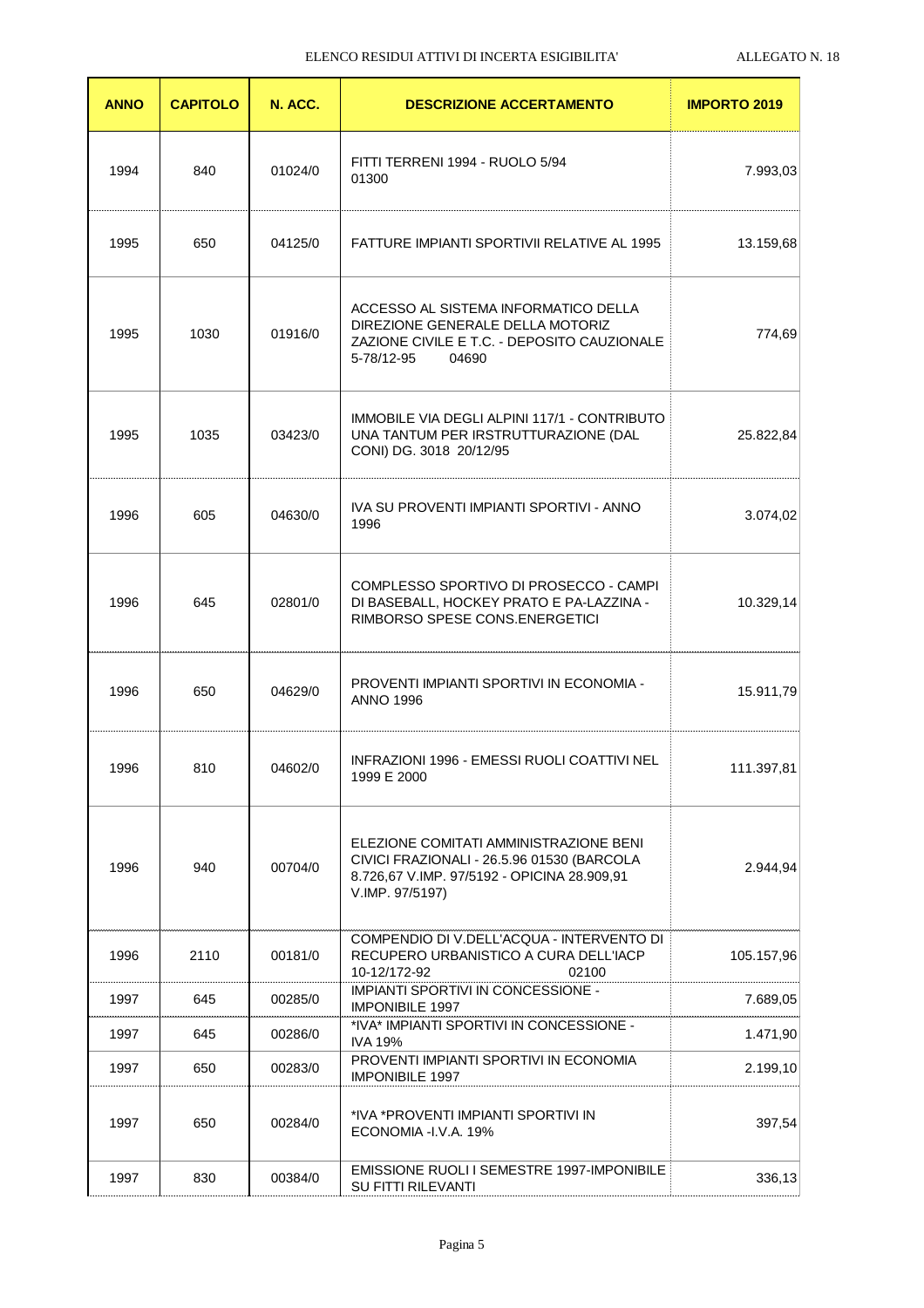| <b>ANNO</b> | <b>CAPITOLO</b> | N. ACC. | <b>DESCRIZIONE ACCERTAMENTO</b>                                                                                                 | <b>IMPORTO 2019</b> |
|-------------|-----------------|---------|---------------------------------------------------------------------------------------------------------------------------------|---------------------|
| 1998        | 50              | 01720/0 | RUOLO 2023/98 - TASSA CONCESSIONI<br><b>COMUNALI</b>                                                                            | 2.793,62            |
| 1998        | 50              | 01722/0 | RUOLO 2023/98 FEBBRAIO. PENA PECUN. E<br><b>INTERESSI.</b>                                                                      | 9.956,47            |
| 1998        | 280             | 00856/0 | COSTITUZIONE ARCHIVIO GENERALE 3^ FASE -<br>APPROV.PROGETTO PER L'OCCUP. PER CONTR.FONDO<br>TRIESTE 1998 AFF.GEN.26/4-3/98-98   | 154.603,98          |
| 1998        | 645             | 00753/0 | PROVENTI IMPIANTI SPORTIVI IN<br>CONCESSIONEAPRILE 1998                                                                         | 0,21                |
| 1998        | 650             | 00410/0 | PROVENTI FATTURE IMPIANTI SPORTIVI IN<br><b>ECONOMIA</b>                                                                        | 6.305,85            |
| 1998        | 790             | 01714/0 | ILLECITI MERCATI ANNI 92, 95, 96 E 97. RUOLO<br>5108/98 - LUGLIO - SANZIONI.                                                    | 614,56              |
| 1998        | 790             | 01715/0 | RUOLO 5108/98 - LUGLIO. MAGGIORAZIONI.                                                                                          | 109,48              |
| 1998        | 790             | 01716/0 | RUOLO 5108/98 - LUGLIO. IVA DI RIVALSA.                                                                                         | 20,64               |
| 1998        | 810             | 01749/0 | INFRAZIONI AL CODICE DELLA STRADA ANNO<br>1998                                                                                  | 245.227,41          |
| 1998        | 830             | 00549/0 | emissione ruoli 1998 - imponibile su fatture fitti<br>commerciali                                                               | 10.705,99           |
| 1998        | 1012            | 01327/0 | RINNOVO CONCESSIONE AREE DI TRANSITO<br>PEDONALE E MOTORIZZATO ADIACENTI EX<br>SILOS E STAZIONE FERROVIARIA<br>TERR.<br>17/9-97 | 516,82              |
| 1999        | 40              | 01082/0 | TARSU - EMISSIONE RUOLI PRINCIPALI 1999 -<br><b>TASSA LORDA</b>                                                                 | 490.269,83          |
| 1999        | 280             | 00894/0 | CONTRIBUTO FINALIZZATO ALLA COSTITUZIONE<br>DELL'ARCHIVIO GENERALE 1-26/4-1/3-99                                                | 141.942,03          |
| 1999        | 645             | 00576/0 | vendite1999                                                                                                                     | 28.502,98           |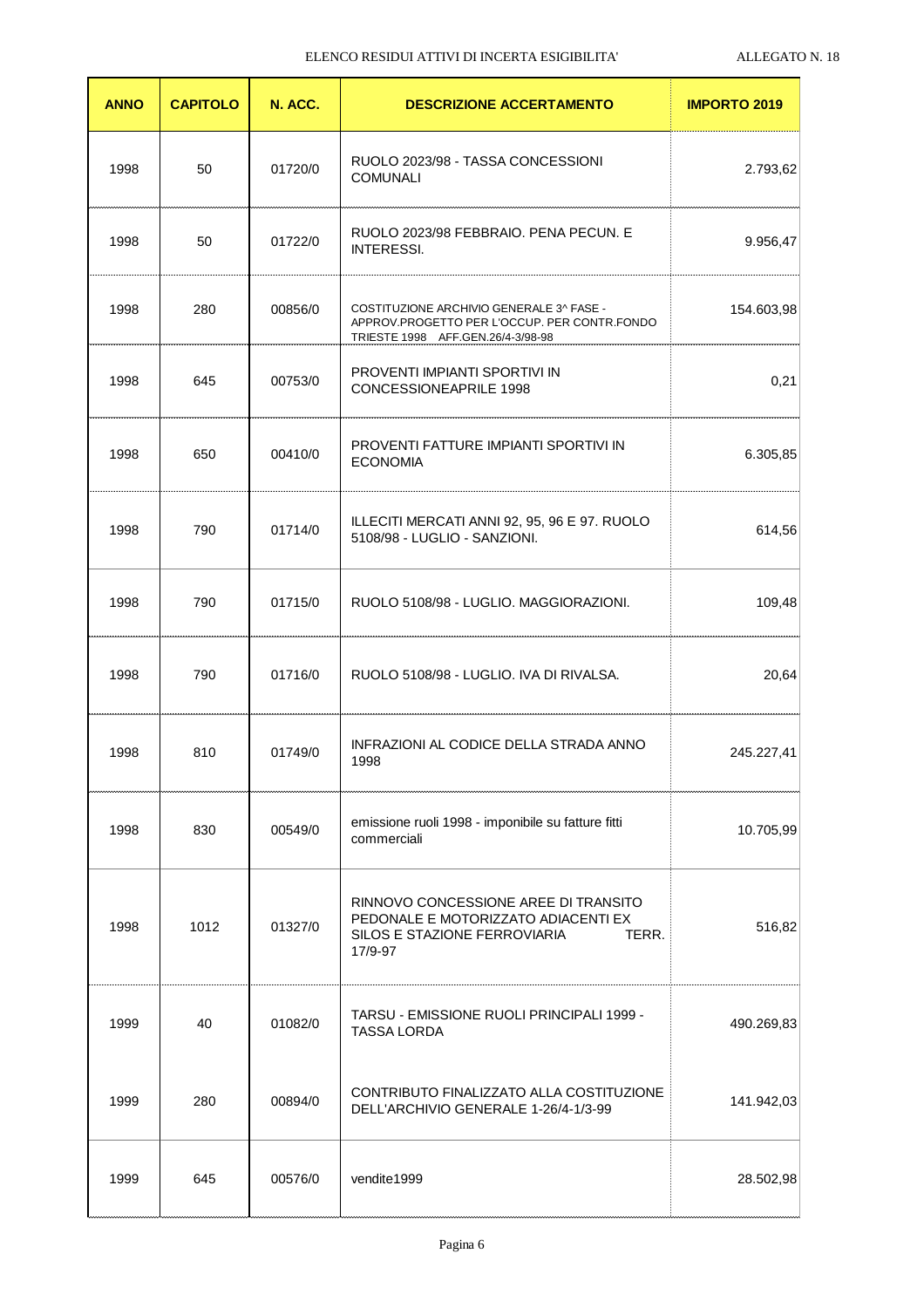| <b>ANNO</b> | <b>CAPITOLO</b> | N. ACC. | <b>DESCRIZIONE ACCERTAMENTO</b>                                                                                                                      | <b>IMPORTO 2019</b> |
|-------------|-----------------|---------|------------------------------------------------------------------------------------------------------------------------------------------------------|---------------------|
| 1999        | 650             | 00575/0 | vendite 1999                                                                                                                                         | 68.713,49           |
| 1999        | 650             | 01559/0 | ACCERTAMENTO MAGGIORAZIONE RUOLO<br>2455/99 IMPIANTI SPORTIVI 90/91/93                                                                               | 1.838,51            |
| 1999        | 790             | 01546/0 | RUOLO 5026/99 COMMERC IO E MERCATI SANZ.<br>AMM.VE E MAGGIORAZIONE                                                                                   | 1.623,63            |
| 1999        | 790             | 01547/0 | RUOLO 5010/99 COMMERCIO E MERCATI SANZ.<br>AMM.VE E MAGGIORAZIONE                                                                                    | 62.589,23           |
| 1999        | 810             | 01105/0 | EMISSIONE RUOLO 5006/99 INFRAZIONI CDS<br>95/96                                                                                                      | 3.011,97            |
| 1999        | 830             | 00886/0 | CANONI DI LOCAZIONE 1999 RILEVANTI -<br><b>IMPONIBILE</b>                                                                                            | 19.772,09           |
| 1999        | 830             | 00887/0 | 1999 - IVA SU CANONI AFFITTI COMMERCIALI                                                                                                             | 7.078,98            |
| 1999        | 1010            | 00273/0 | RECUPERO DEP. CAUZIONALE LOCAZIONE<br>GIARDINO DI VIA S. MARCO DI PROPRIETA' FFSS<br>AD USO SERVIZIO VERDE PUBBLICO (V.<br>IMP.1970)<br>IMM. 9/10-98 | 387,34              |
| 1999        | 1030            | 01641/0 | MAGGIORAZIONE SU RUOLO 5701/99 CANONI<br><b>TELEFONICI TAXI</b>                                                                                      | 11,30               |
| 1999        | 2540            | 00097/0 | RISTR.PALAZZO ZOIS E COMPL.PALAZZO<br>CIVRANI, ALLEST. ATTREZZ. E RIQUAL.<br>PERTINENZE - APPROV.PROGETTO-FONDO TS<br>(IMP.99/799) ARCH-26/23-97     | 476.011,27          |
| 2000        | 645             | 00262/0 | proventi impianti sportivi in concessione                                                                                                            | 19.434,27           |
| 2000        | 650             | 00261/0 | proventi impianti sportivi in economia 2000                                                                                                          | 28.988,50           |
| 2000        | 810             | 00061/0 | INFRAZIONI AL CODICE DELLA STRADA - ANNO<br>2000                                                                                                     | 473.319,56          |
| 2000        | 810             | 01253/0 | EMISSIONE RUOLI 2000 COMPETENZA 95/96 -<br><b>MAGGIORAZIONI</b>                                                                                      | 91.461,34           |
| 2000        | 830             | 00780/0 | CANONI RILEVANTI 2000                                                                                                                                | 9.118,15            |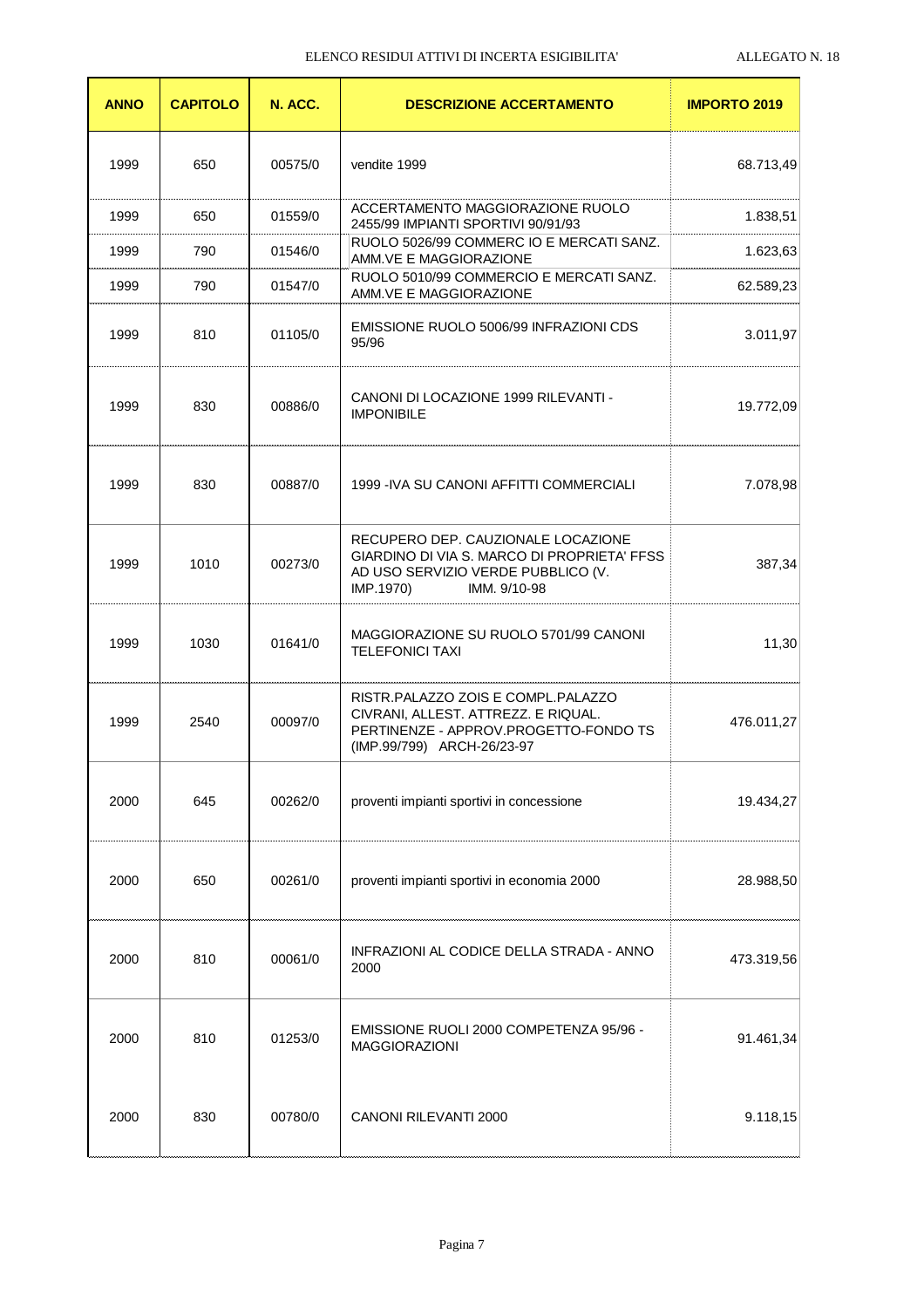| <b>ANNO</b> | <b>CAPITOLO</b> | N. ACC. | <b>DESCRIZIONE ACCERTAMENTO</b>                                                                                                                               | <b>IMPORTO 2019</b> |
|-------------|-----------------|---------|---------------------------------------------------------------------------------------------------------------------------------------------------------------|---------------------|
| 2001        | 50              | 01395/0 | ruolo 2498/01 tassa su concessioni comunali -<br>sanzione e maggiorazione                                                                                     | 2.981,95            |
| 2001        | 650             | 00241/0 | Proventi impianti sportivi in economia 2001                                                                                                                   | 1.224,55            |
| 2001        | 780             | 01386/0 | RUOLI VARI 2001 - SANZIONE E MAGGIORAZIONE                                                                                                                    | 45.485,16           |
| 2001        | 790             | 01274/0 | RUOLO 15509/2000 - SERVIZIO MERCATI<br>SANZIONE E MAGGIORAZIONE                                                                                               | 7.955,11            |
| 2001        | 790             | 01269/0 | ruolo 5047/2000 servizio commercio e mercati<br>sanzioni e maggiorazione                                                                                      | 4.241,75            |
| 2001        | 790             | 01387/0 | RUOLI VARI 2001 - SANZIONE E MAGGIORAZIONE                                                                                                                    | 19.667,55           |
| 2001        | 790             | 01402/0 | ruoli vari del 2001 per infrazioni ai regolamenti del<br>commercio e mercati - vendite senza licenza -<br>sanzioni e maggiorazioni                            | 197.364,68          |
| 2001        | 790             | 01402/0 | RUOLI VARI DEL 2001 PER INFRAZIONI AI<br>REGOLAMENTI DEL COMMERCIO E MERCATI -<br>VENDITE SENZA LICENZA - SANZIONI E<br><b>MAGGIORAZIONI</b>                  | 200.797,14          |
| 2001        | 790             | 01403/0 | rruoli 3998/2000 e 11725/2000 - violazioni ai<br>regolamenti del commercio - sanzioni e<br>maqggiorazioni                                                     | 29.133,56           |
| 2001        | 830             | 00621/0 | CANONI DI LOCAZIONI COMMERCIALI INSERITI<br>NEI RUOLI 2001                                                                                                    | 13.433,92           |
| 2001        | 1070            | 00261/0 | RISOLUZIONE CONTRATTO REP. N 52539 dd<br>20.4.2000 CON LA DITTA AD RICERCA S.R.L. -<br>RISARCIM. DANNI CON INCAMERAM. POLIZZA<br>FID. AFF.GEN. 1-26/3-2/61-99 | 13.736,72           |
| 2001        | 1070            | 00262/0 | RISOLUZIONE CONTRATTO REP. N.52539 dd<br>20.4.2000 CON LA DITTA AD RICERCA S.R.L. -<br>RISARCIM. DANNI - AZIONE DI RECUPERO<br>AFF.GEN. 1-26/3-2/61-99        | 6.459,64            |
| 2001        | 2900            | 01125/0 | EMISSIONE RUOLI 2001 CONDONO EDILIZIO N.<br>2481-3050 DD.10/06/2001                                                                                           | 89,04               |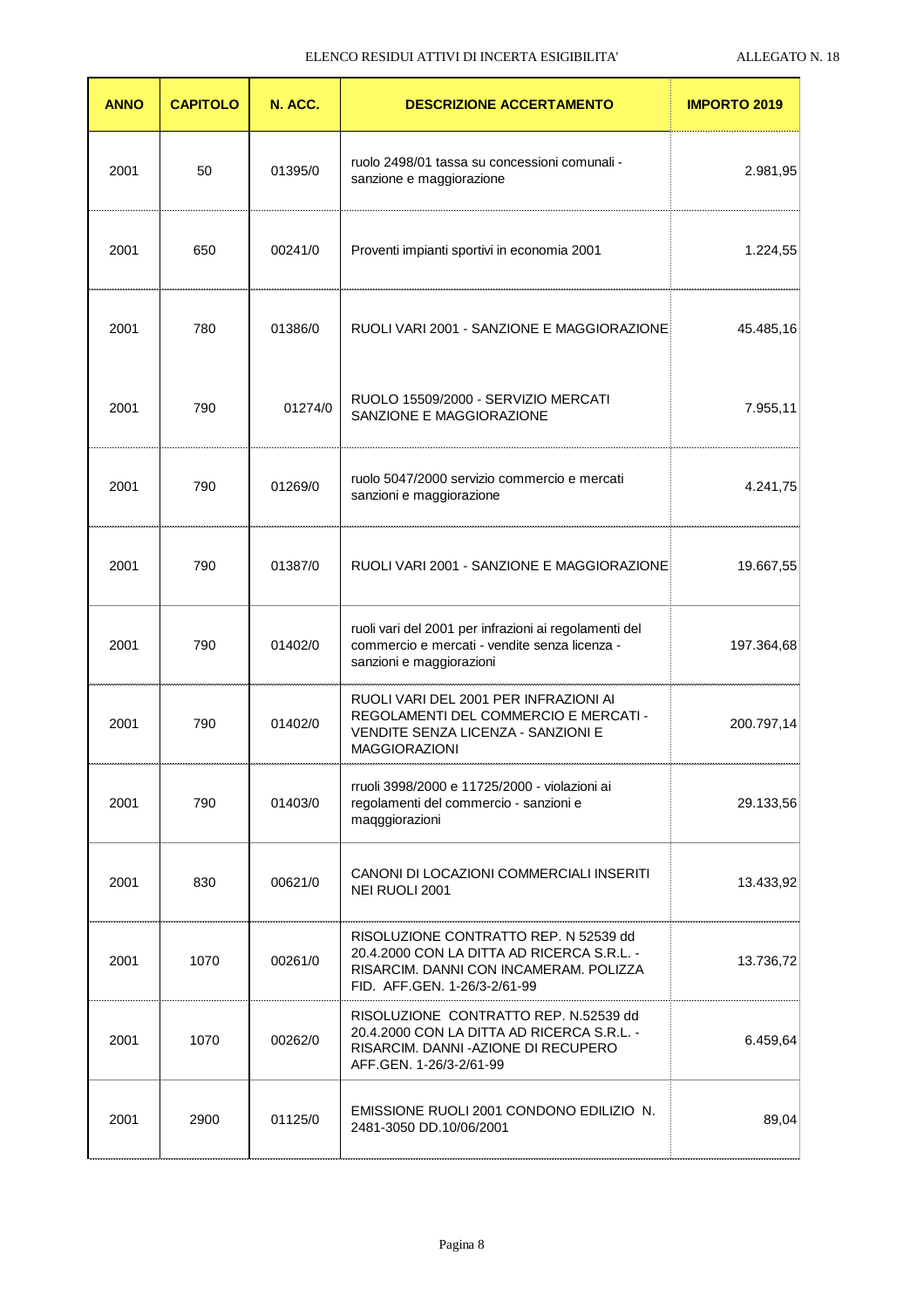| <b>ANNO</b> | <b>CAPITOLO</b> | N. ACC. | <b>DESCRIZIONE ACCERTAMENTO</b>                                                                                                               | <b>IMPORTO 2019</b> |
|-------------|-----------------|---------|-----------------------------------------------------------------------------------------------------------------------------------------------|---------------------|
| 2002        | 650             | 00090/0 | PROVENTI IMPIANTI SPORTIVI IN ECONOMIA -<br>2002                                                                                              | 90.648,22           |
| 2002        | 650             | 00091/0 | PROVENTI IMPIANTI SPORTIVI IN CONCESSIONE -<br>2002                                                                                           | 16.733,20           |
| 2002        | 740             | 01256/0 | ruolo 1557/2000 - mancato ritiro concessioni edlilizie -<br>sanzione e maggiorazione                                                          | 69,29               |
| 2002        | 790             | 01257/0 | illeciti servizio commercio e mercati - ruolo 1557/2000<br>sanzione e maggiorazione                                                           | 14.930,83           |
| 2002        | 790             | 01260/0 | RUOLO 13537/00 SANZIONI E MAGGIORAZIONI<br><b>COMMERCIO E MERCATI</b>                                                                         | 1.053,57            |
| 2002        | 790             | 01261/0 | RUOLO 2766/2000 SANZIONI E MAGGIORAZIONI<br><b>COMMERCIO E MERCATI</b>                                                                        | 60.136,48           |
| 2002        | 790             | 01265/0 | RUOLO 1425/2000 SANZIONI E MAGGIORAZIONE<br><b>COMMERCIO E MERCATI</b>                                                                        | 1.996,02            |
| 2002        | 790             | 01266/0 | RUOLO 1426/2000 SANZIONI E MAGGIORAZIONE<br><b>COMMERCIO E MERCATI</b>                                                                        | 84,70               |
| 2002        | 790             | 01269/0 | PARZIALE RUOLO 2552/2001 SANZIONI E<br>MAGGIORAZIONI SERVIZIO MERCATI                                                                         | 46.609,51           |
| 2002        | 790             | 01301/0 | RUOLO 9794/2000 (cod. 29764) SANZIONI E<br>MAGGIORAZIONE COMMERCIO E MERCATI                                                                  | 1.938,25            |
| 2002        | 810             | 00342/0 | AMMENDE E OBLAZIONI PER CONTRAVVENZIONI<br>ALLE NORME SULLA CIRCOLAZIONE STRADALE -<br><b>ANNO 2002</b>                                       | 142.798,50          |
| 2002        | 1030            | 00847/0 | Riviera di Barcola - rinnovo concess. Topolini e 4 aree<br>demaniali marittime -2002/2007 -recupero dep.cauz.<br>(imp.5026) SAS-11/3/2-9/2002 | 2.200,00            |
| 2002        | 2900            | 01321/0 | ruolo 2002/2763 - mancati pagamenti sanzioni<br>pecuniarie per abusi edilizi - 70%                                                            | 8.000,52            |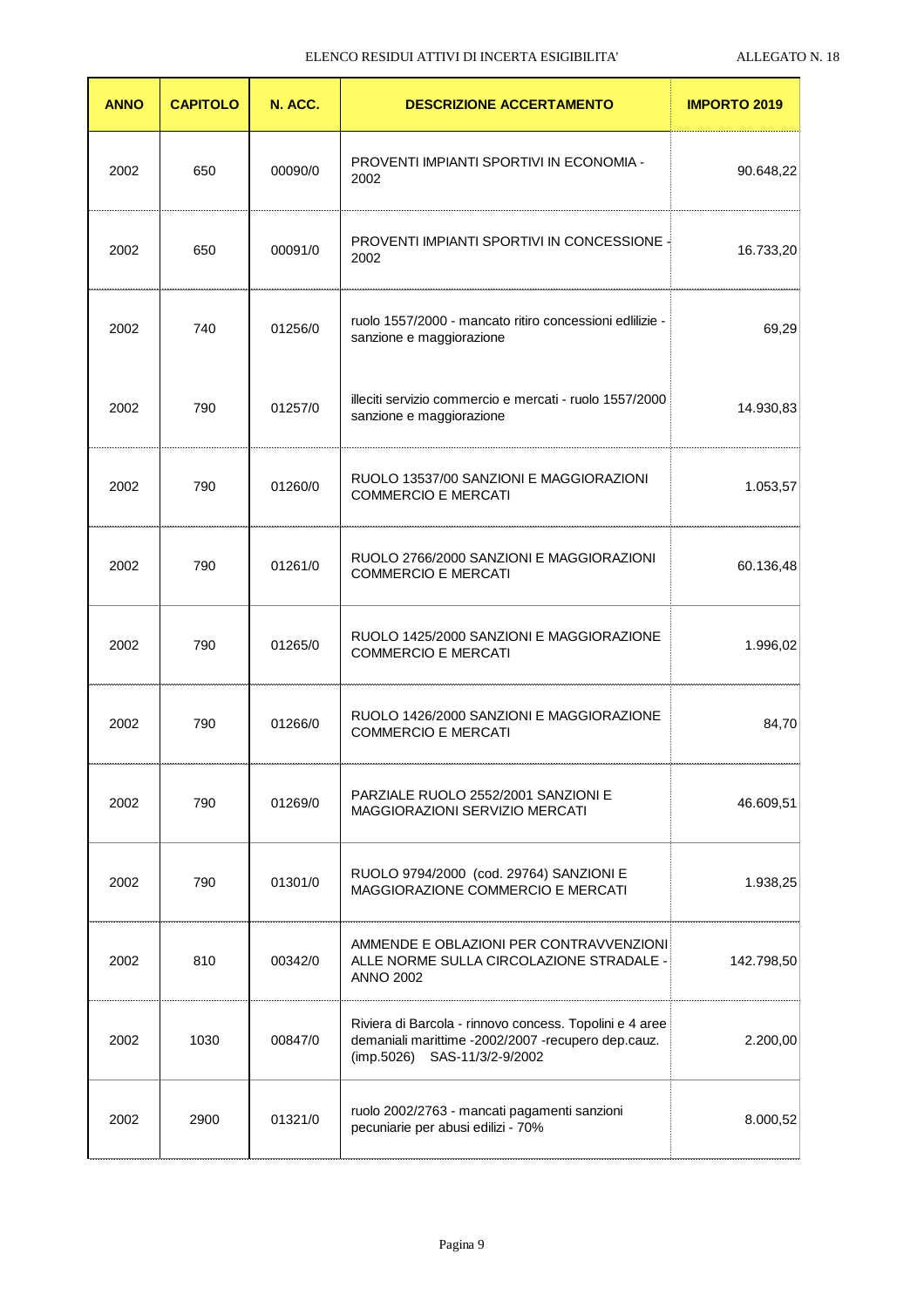| <b>ANNO</b> | <b>CAPITOLO</b> | N. ACC. | <b>DESCRIZIONE ACCERTAMENTO</b>                                                                         | <b>IMPORTO 2019</b> |
|-------------|-----------------|---------|---------------------------------------------------------------------------------------------------------|---------------------|
| 2003        | 650             | 00145/0 | PROVENTI IMPIANTI SPORTIVI IN ECONOMIA -<br><b>ANNO 2003</b>                                            | 159.038,03          |
| 2003        | 650             | 00146/0 | <b>PROVENTI IMPIANTI SPORTIVI IN CONCESSIONE -</b><br><b>ANNO 2003</b>                                  | 33.073,81           |
| 2003        | 650             | 00147/0 | CORRISPETTIVI BAGNI DIURNI - ANNO 2003<br>SAS-7/2/1-03-221                                              | 380,00              |
| 2003        | 740             | 01309/0 | RUOLO 2748/02 SERV. CONCESSIONI EDILIZIE                                                                | 11.020,43           |
| 2003        | 780             | 01306/0 | RUOLO 4868/00 INFRAZIONI AL REGOLAMENTO<br><b>MERCATI</b>                                               | 1.859,23            |
| 2003        | 780             | 01318/0 | RUOLI VARI 2003 - SANZIONI POLIZIA<br><b>GIUDIZIARIA</b>                                                | 41.791,34           |
| 2003        | 780             | 01319/0 | RUOLI 2002 SANZIONI POLIZIA GIUDIZIARIA                                                                 | 22.292,60           |
| 2003        | 790             | 01308/0 | RUOLO2748/02 COMMERCIO E MERCATI                                                                        | 10.030,05           |
| 2003        | 790             | 01317/0 | RUOLI VARI 2003 - SERVIZIO MERCATI -<br>SANZIONE E MAGGIORAZIONE                                        | 78.199,99           |
| 2003        | 806             | 01336/0 | EMISSIONE RUOLI 2003 - EX ARTICOLO 18<br>LEGGE 689/81                                                   | 20.291,76           |
| 2003        | 810             | 00133/0 | AMMENDE E OBLAZIONI PER CONTRAVVENZIONI<br>ALLE NORME SULLA CIRCOLAZIONE STRADALE -<br><b>ANNO 2002</b> | 159.374,08          |
| 2004        | 40              | 00875/0 | TARSU - AVVISI SUPPLETIVI DI PAGAMENTO DAL<br>1998 AL 2003                                              | 432.552,16          |
| 2004        | 45              | 00634/0 | RISCOSSIONE TASSA SMALTIMENTO RIFIUTI<br>SOLIDI URBANI ANNO 2004                                        | 221.721,30          |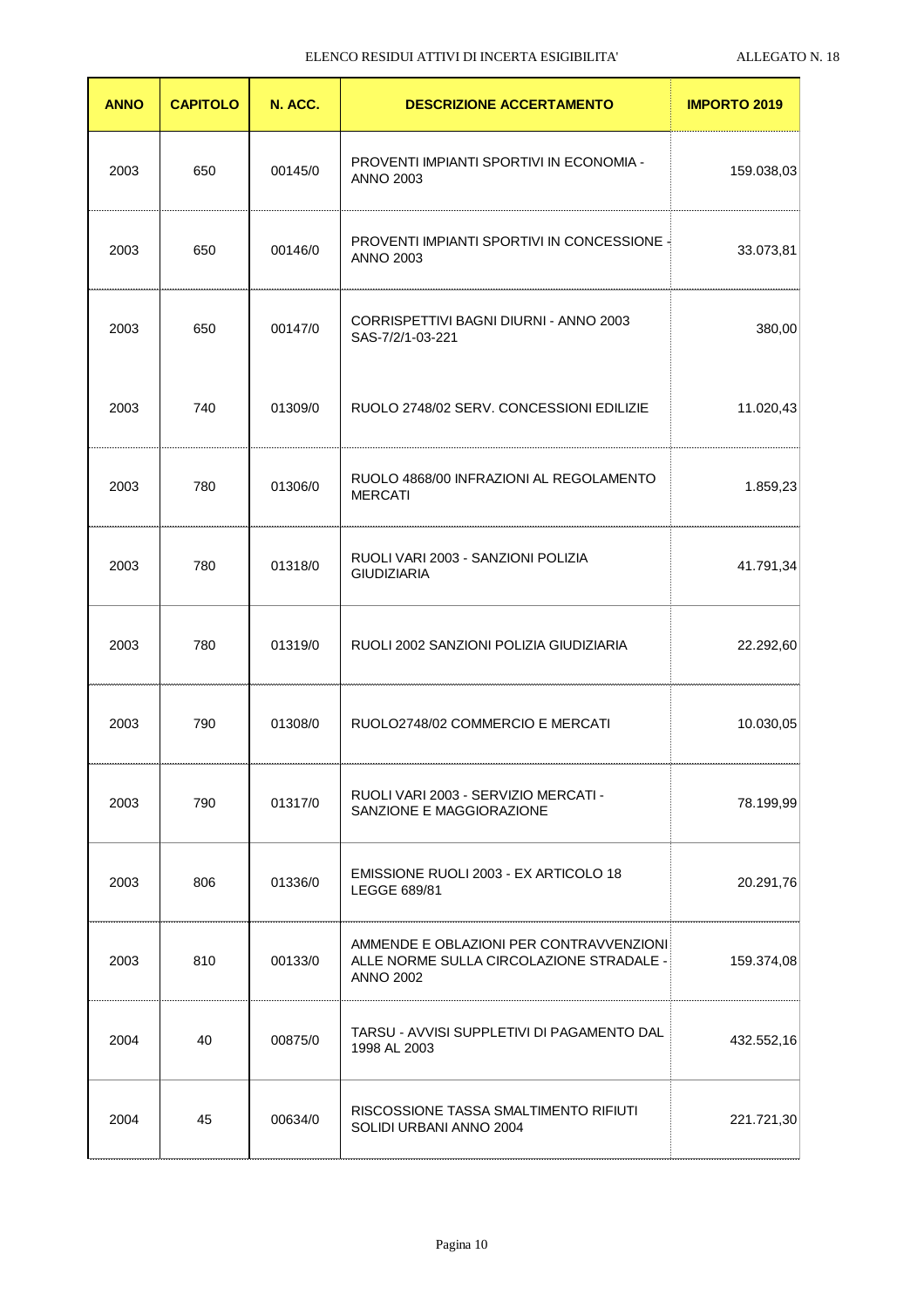| <b>ANNO</b> | <b>CAPITOLO</b> | N. ACC. | <b>DESCRIZIONE ACCERTAMENTO</b>                                                                                       | <b>IMPORTO 2019</b> |
|-------------|-----------------|---------|-----------------------------------------------------------------------------------------------------------------------|---------------------|
| 2004        | 45              | 00876/0 | ADDIZIONALE TARSU - AVVISI SUPPLETIVI DI<br>PAGAMENTO DAL 1998 AL 2004 9-8/35-1/04                                    | 12.347,12           |
| 2004        | 650             | 00093/0 | PROVENTI IMPIANTI SPORTIVI IN ECONOMIA -<br>2004                                                                      | 99.491,12           |
| 2004        | 650             | 00094/0 | <b>PROVENTI IMPIANTI SPORTIVI IN CONCESSIONE 4</b><br>2004                                                            | 26.052,44           |
| 2004        |                 |         | CREDITO D'IMPOSTA EX DPR 917/1986<br><b>MATURATO SUI DIVIDENDI DISTRIBUITI</b><br>DALL'ALLORA ACEGAS SPA NEL 2001     | 4.672.573,73        |
| 2005        | 45              | 00552/0 | RISCOSSIONE DELLA TASSA SMALTIM. RIFIUTI<br>SOLIDI URB. ANNO 2005 - ADDIZIONALE                                       | 56.239,09           |
| 2005        | 45              | 01195/0 | RISCOSSIONE TASSA SMALTIMENTO RIFIUTI<br>SOLIDI URBANI-AVVISI PAGAMENTO ANNI DA<br>1998 A 2005 -                      | 156.254,27          |
| 2005        | 650             | 00084/0 | PROVENTI IMPIANTI SPORTIVI IN ECONOMIA<br>2005                                                                        | 21.639,98           |
| 2005        | 1030            | 00338/0 | RECUPERO CAUZIONE PER CONCESSONE<br>MARITTIMA - BARCOLA, EX-CEDAS - PER "LA<br>MULA DE TRIESTE" T.P. N0-71/14/22-2004 | 885,42              |
| 2006        | 45              | 00649/0 | RISCOSSIONE TARSU AVVISI PAGAMENTO 2006                                                                               | 34.172,53           |
| 2008        | 41              | 00905/0 | RISCOSSIONE TASSA SMALTIMENTO RIFIUTI<br>SOLIDI URBANI - AVVISI DI PAGAMENTO RELATIVI<br>AGLI ANNI DAL 2002 AL 2008   | 1.805.180,80        |
| 2008        | 45              | 00690/0 | RISCOSSIONE DELLA TASSA DI SMALTIMENTO<br>RIFIUTI SOLIDIURBANI - AVVISI DI PAGAMENTO<br>RELATIVI ALL'ANNO 2008        | 18.604,10           |
| 2008        | 810             | 00394/0 | RISCOSSIONI PER SANZIONI AMM.VE SU<br>INFRAZIONI AL C.D.S. - ANNO 2008.                                               | 223.473,43          |
| 2009        | 41              | 00975/0 | RISCOSSIONE TASSA SMALTIMENTO RIFIUTI<br>SOLIDI URBANI - AVVISI DI PAGAMENTO RELATIVI<br>AGLI ANNI DAL 2002 AL 2009   | 1.496.952,39        |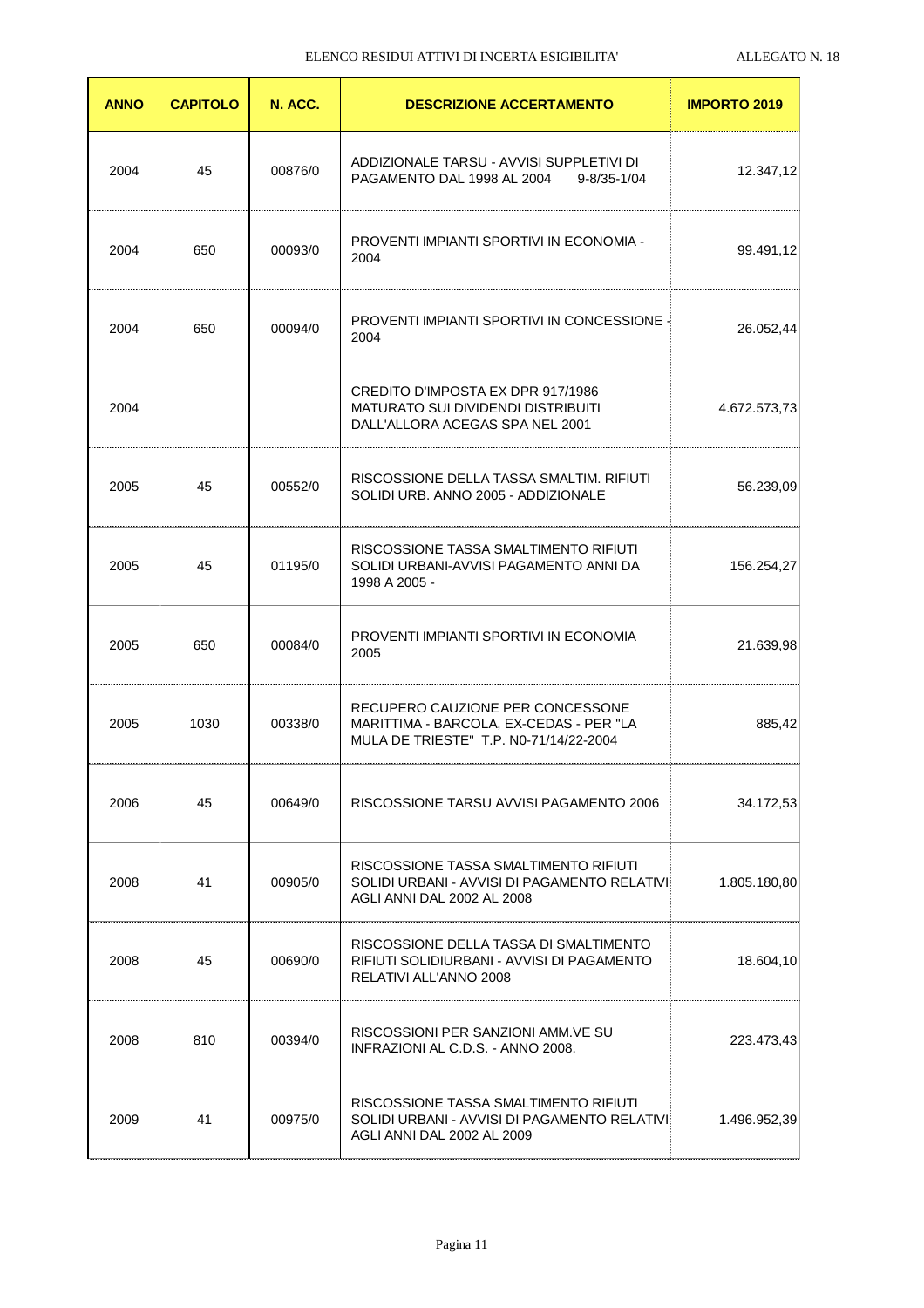| <b>ANNO</b> | <b>CAPITOLO</b> | N. ACC. | <b>DESCRIZIONE ACCERTAMENTO</b>                                                                                                                        | <b>IMPORTO 2019</b> |
|-------------|-----------------|---------|--------------------------------------------------------------------------------------------------------------------------------------------------------|---------------------|
| 2009        | 45              | 00788/0 | RISCOSSIONE DELLA TASSA DI SMALTIMENTO<br>RIFIUTI SOLIDI URBANI - AVVISI DI PAGAMENTO<br>RELATIVI ALL'ANNO 2009                                        | 77.507,87           |
| 2009        | 968             | 00985/0 | SALDO PER NEGATIVO PER RECUPERO<br>COMPETENZE PIERETTI SONIA PERIODO 20.9.07-<br>31.7.09 A SEGUITO RISOLUZIONE RAPPORTO DI<br>LAVORO (VEDI DX 2786/09) | 40.080,04           |
| 2010        | 41              | 00673/0 | Riscossione della tassa di smaltimento rifiuti solidi<br>urbani; avvisi pagamento relativi agli anni dal 2002 al<br>2010                               | 445.676,74          |
| 2010        | 41              | 00754/0 | Riscossione della tassa di smaltimento rifiuti solidi<br>urbani; avvisi di pagamento relativi agli anni dal 2002<br>al 2009                            | 592.032,11          |
| 2010        | 41              | 01329/0 | Riscossione della tassa di smaltimento rifiuti solidi<br>urbani; avvisi di pagamento relativi agli anni dal 2003<br>al 2010                            | 57.974,49           |
| 2010        | 45              | 00646/0 | Riscossione della tassa di smaltimento rifiuti solidi<br>urbani; avvisi di pagamento relativi all'anno 2010 .l-<br>46/404/10-1(13799                   | 17.780,60           |
| 2010        | 810             | 00499/0 | RISCOSSIONI PER SANZIONI SU INFRAZIONI AL<br>CODICE DELLA STRADA ANNO 2010.                                                                            | 306.089,66          |
| 2011        | 41              | 00590/0 | Riscossione della tassa di smaltimento rifiuti solidi<br>urbani; avvisi di pagamento relativi agli anni dal 2003<br>al 2011                            | 773.060,57          |
| 2011        | 41              | 01126/0 | Riscossione tarsu; avvisi di pagamento relativi anni<br>dal 2003 al 2011.                                                                              | 135.423,39          |
| 2011        | 810             | 00300/0 | RISCOSSIONI PER SANZIONI SU INFRAZIONI AL<br>CODICE DELLA STRADA ANNO 2011.                                                                            | 420.339,18          |
| 2011        | 941             | 1329    | Rimborso dallo Stato per gestione degli Uffici<br>giudiziari esercizio 2011 l-37/1/11-46(1147)                                                         | 317.382,36          |
| 2012        | 41              | 00883/0 | Riscossione della tassa di smaltimento rifiuti solidi<br>urbani; avvisi di pagamento relativi agli anni dal 2004<br>al 2012.                           | 959.890,05          |
| 2012        | 45              | 00882/0 | Riscossione della tassa di smaltimento rifiuti solidi<br>urbani; avvisi di pagamento relativi all'anno 2012                                            | 12.596,55           |